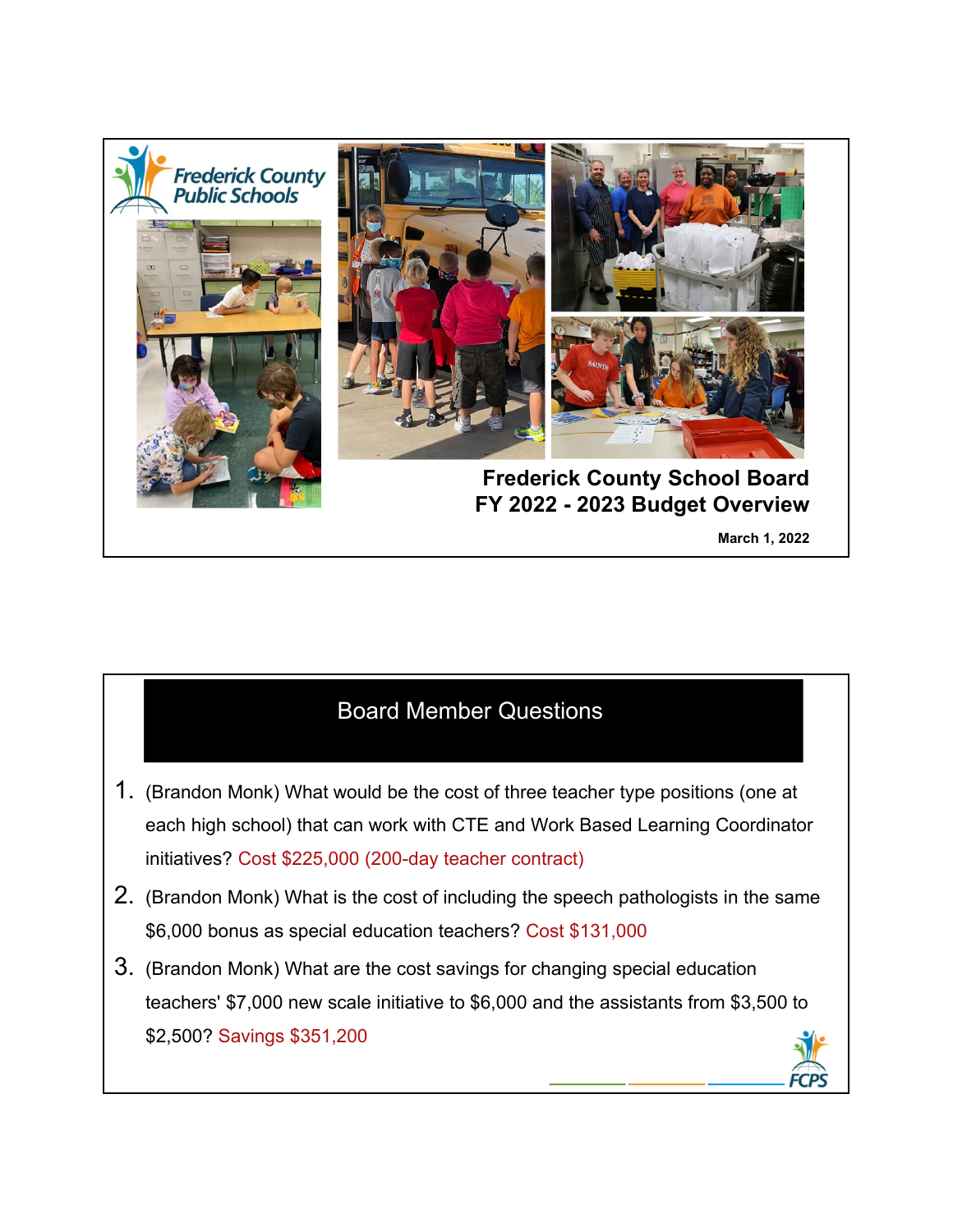## Board Member Questions

4. (Brandon Monk) What is the cost savings that could be applied to other needs from changing the 5% salary increase for the administrator scale to 1.5%? Same question for a change to 2%. Would this change cause a loss of state funding for our other scale salary initiatives? If so, why and how could this be remedied? The Superintendent's proposed salary initiative included a 5% division-wide salary increase. To reduce the administrator scale from 5% to a 1.5% increase would reduce the proposed budget by \$546,700 and from 5% to 2% would be \$468,600. This change does not impact the state dollars we would receive for all other scales. However, it does reduce the monies we would receive from the state because positions on the administrator's scale are included in Standards of Quality (SOQ).

## Board Member Questions

- 5. (Brandon Monk) Would the savings of item 3 and 4 offset the increased expense of item 1 and 2? Yes. The costs of items 1 and 2 are \$356,000. The savings from 3 and 4 are \$897,900 or \$819,800.
- 6. (Brandon Monk) What would be the cost savings for changing the special education teachers \$7,000 new scale initiative to a simple \$7,000 retention bonus? Savings \$190,000
- 7. (Brandon Monk) What would be the cost savings for changing the special education instructional assistants \$3,500 new scale initiative to a simple \$3,500 retention bonus? Savings \$74,000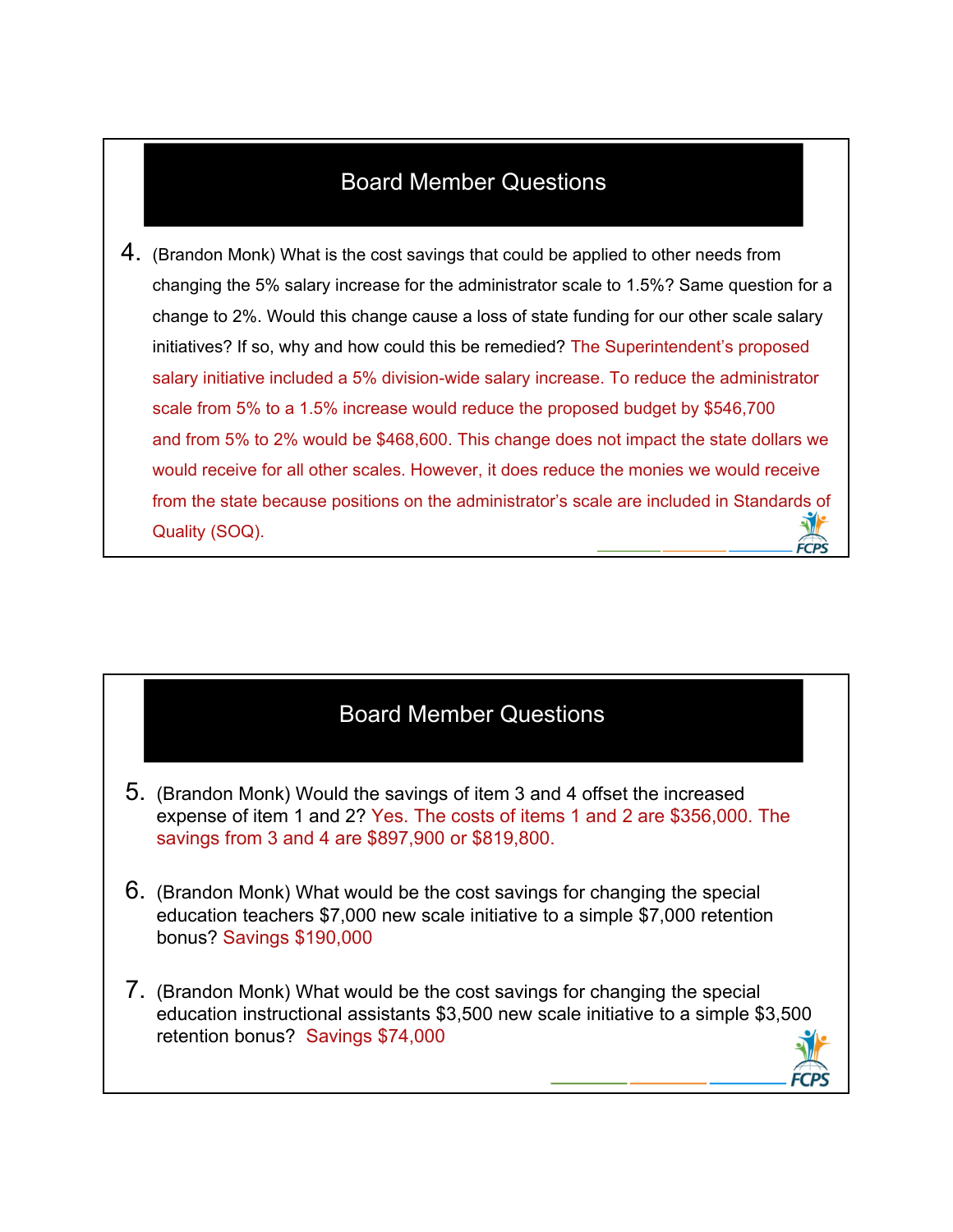## Board Member Questions

- 8. (Brandon Monk) What would be the cost savings for changing the special education teachers \$6,000 new scale initiative to a simple \$6,000 retention bonus? Savings \$163,000
- 9. (Brandon Monk) What would be the cost savings for changing the special education instructional assistants \$2,500 new scale initiative to a simple \$2,500 retention bonus? Savings \$53,000
- 10.(Brandon Monk) What would be the cost of an employee childcare center similar to the employee clinic? We are not able to provide an answer at this time.



11.(Brandon Monk) What would the cost of longevity retention bonuses be for employees with 20 or more years of service in FCPS at all scales minus administrators at an additional 1.5%? Cost \$318,000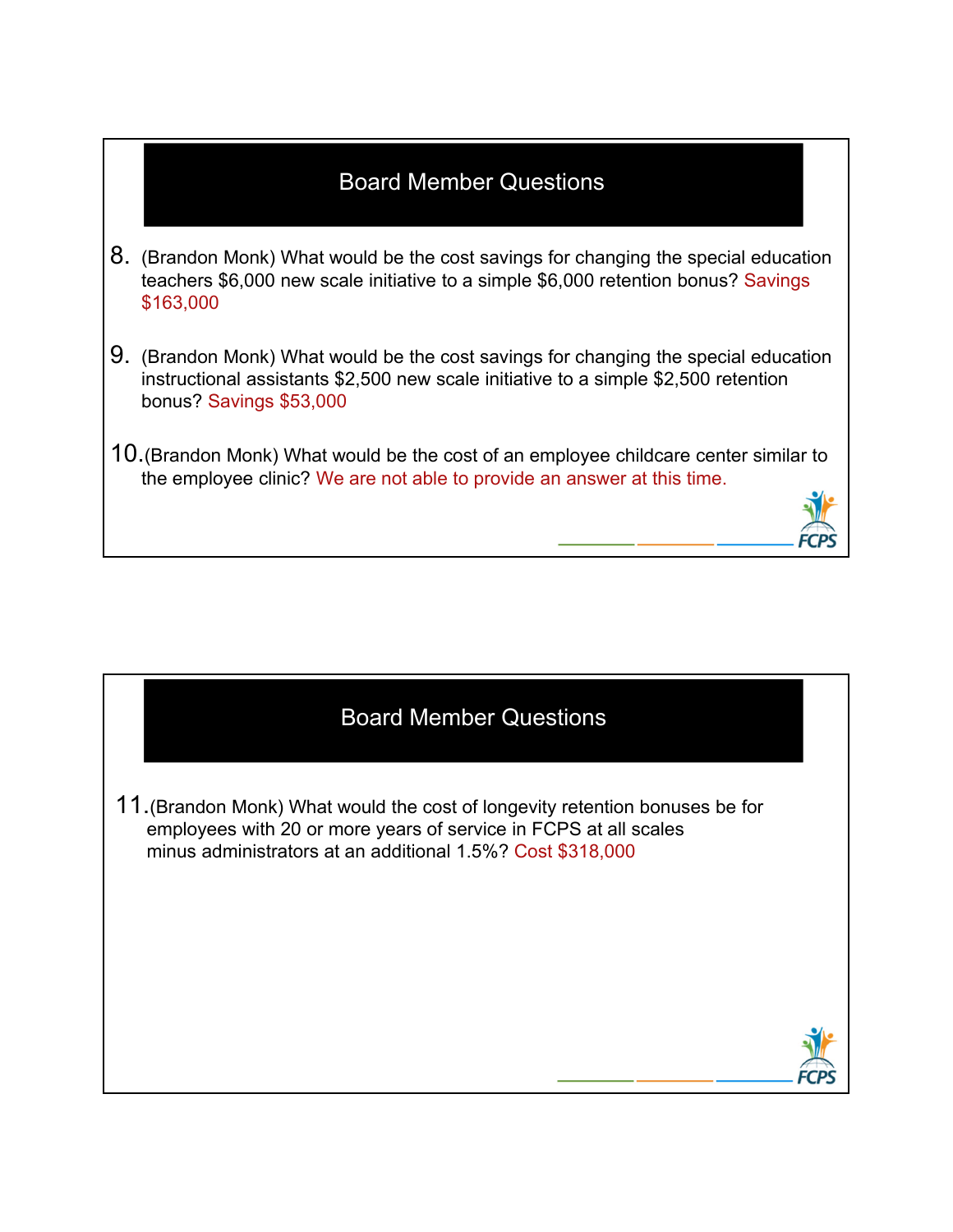## FY23 Proposed Budget - Timeline

- Superintendent presented his proposed budget on February 1
	- o The FY23 operating fund request from the BOS is \$2.1M less than FY22
	- o \$7M requests from schools and departments were cut
	- o The superintendent's proposed budget PowerPoint along with his script was emailed to all BOS members on February 2 (the day after he presented)
- School Board Finance Committee has been meeting since February 3rd to discuss the budget requests in great detail
	- o All finance meeting handouts are located on the division website under "Budget"
- Adoption of School Board proposed budget is scheduled for tonight
- Once the School Board adopts their proposed budget, we will send it to the Board of Supervisors by categories

| <b>Proposed Budget - Local Dollars Requested</b><br>(Based on Superintendent's Proposed Budget)<br>(dollars in millions) |                       |
|--------------------------------------------------------------------------------------------------------------------------|-----------------------|
| <b>Operating Fund</b>                                                                                                    | \$4.6                 |
| Debt Service Fund<br>(\$867,883 dollars to be transferred to Capital Projects Fund)                                      | \$0.0                 |
| Capital Projects Fund                                                                                                    | \$1.3<br>Total $$5.9$ |
|                                                                                                                          |                       |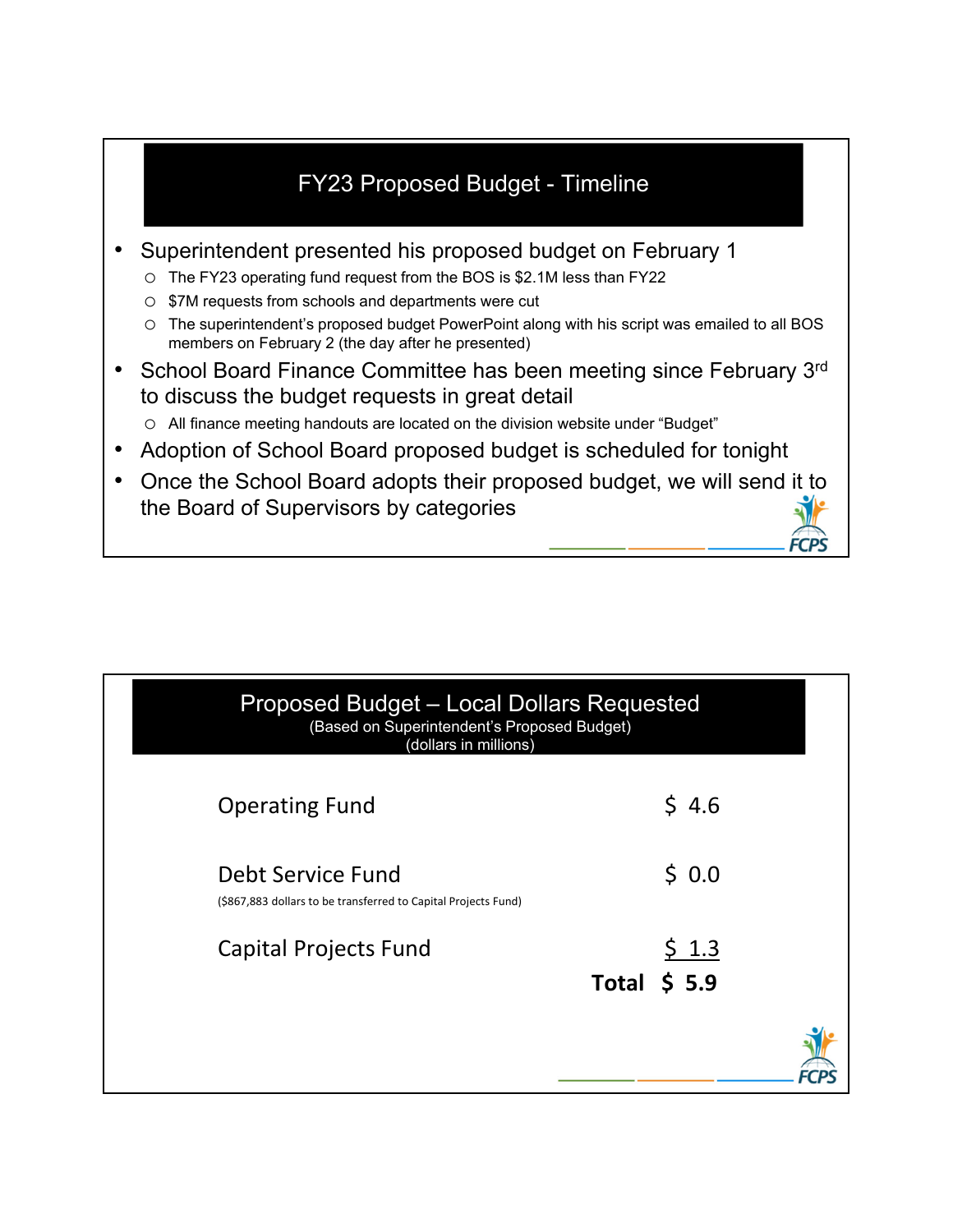# Operating Fund – Salary Initiative

(Based on Superintendent's Proposed Budget)

- 5% salary initiative all pay tables
- Additional enhancement on nurse's pay table
- Pay differential for special education teachers and behavior specialists
- Pay differential for special education instructional and behavior assistants
- Extend instructional assistants' contracts by 2 days
- Extend high school special education department chair from 10-month to 11-month contracts
- Extend high school counselors from 10-month to 11-month contracts
- Upgrade work-based learning and transition specialist positions
- Extend contract for transition specialist
- Grow our Own FCPS graduate incentive
- \$1,500 supplement to instructional assistants with a 4-year degree

#### 55 New Positions Requested (Based on Superintendent's Proposed Budget)

29 Teachers

20 Kindergarten Instructional Assistants

Teacher & Instructional Asst. - Learning Center (Jordan Springs ES)

Teacher & Instructional Asst. - Behavior Support Center (R. E. Aylor MS)

Band Instructional Assistant (Sherando HS)

Facilities Technician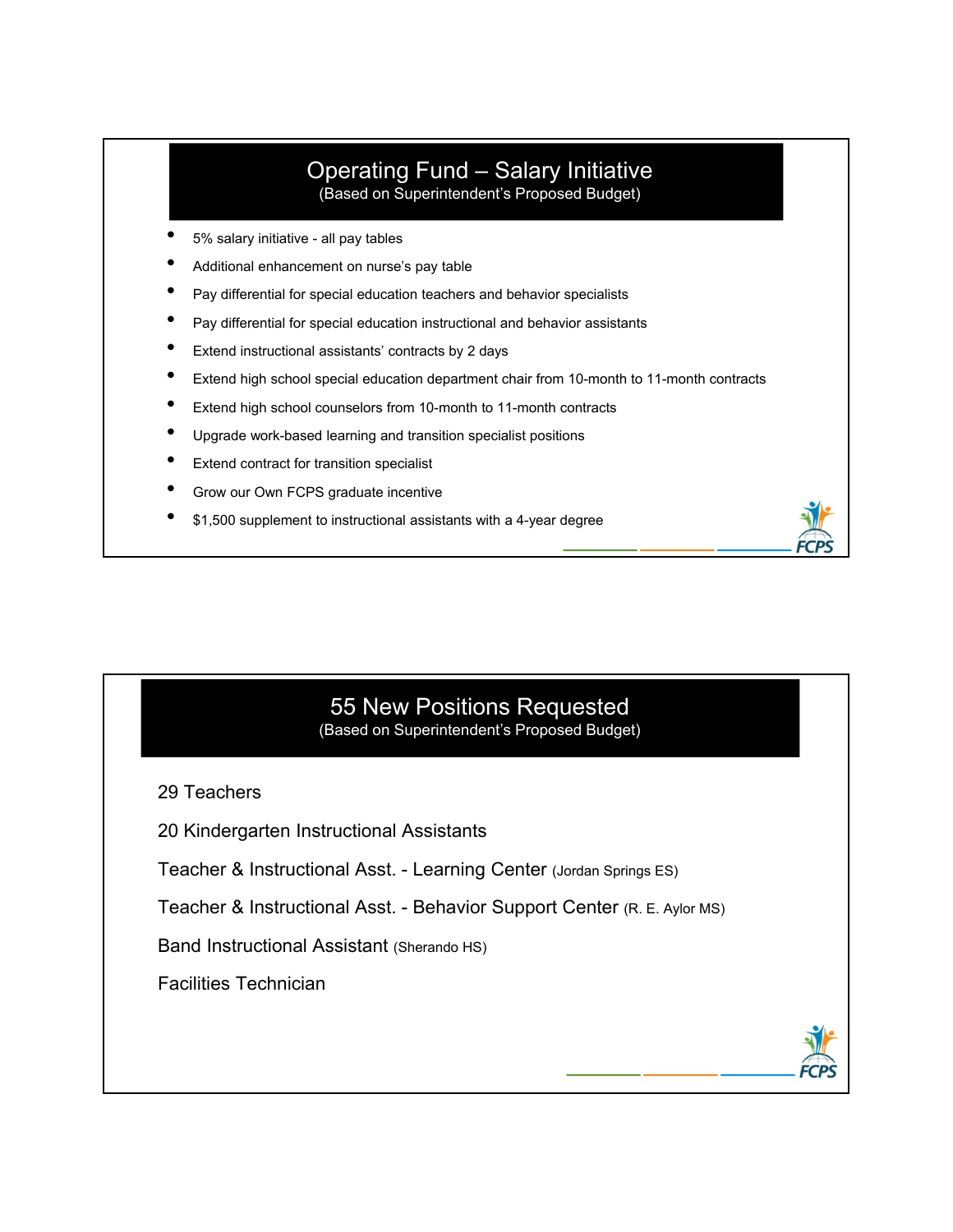## Operating Funding – 2 Replacement Buses

(Based on Superintendent's Proposed Budget)

**Bus replacement cycle should be 13 per year**



## Finance Committee Recommended Changes to the Operating Funding

Adjusting Superintendent's Proposed Budget to change pay differential to include speech language pathologist without increasing the overall budget costs.

- Adjust the pay differential from \$7,000 to \$6,000 for special education teachers and behavior specialists in order to include speech language pathologist
- Pay differential of \$3,500 to \$3,000 for special education instructional and behavior assistants